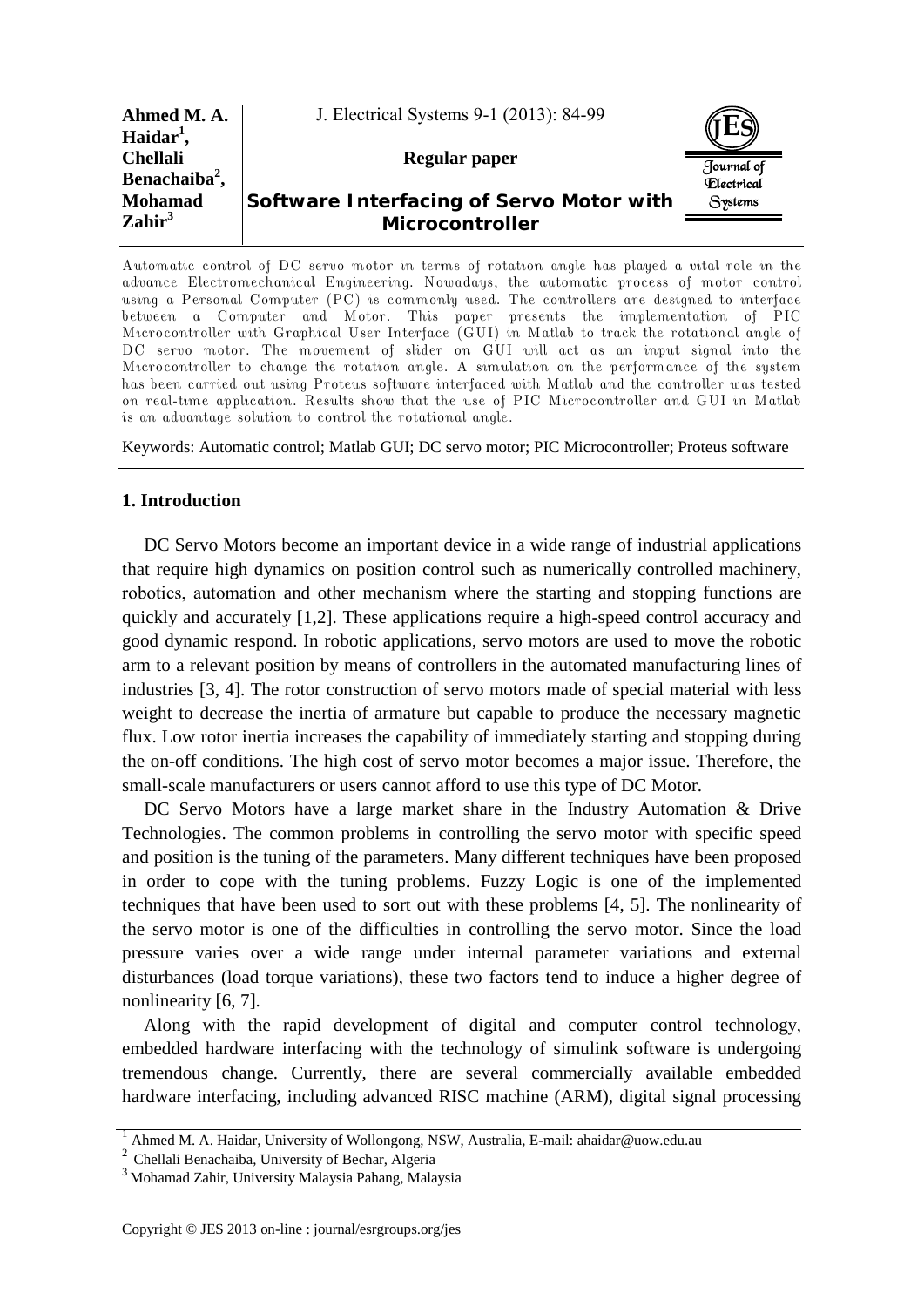(DSP), application-specific integrated circuit (ASIC), and field programmable gate array (FPGA). Among them, FPGA have a number of programmable logic resources that make it possible to integrate with microprocessors to form a complete embedded system and perform complex computations in hardware [8]. Many researchers have investigated servo system simulation focusing on principle teaching and maintain training [5, 9, 10, 11, 12]. In [10], an integrated Matlab/Simulink with neural network and LabVIEW was designed to develop a SCADA real-time AC servo motor monitoring control system. Another simulink testing system is introduced in [5] for intelligent robot control using Matlab environment and Turbo C software. Both systems are an effective solution to simplify the data processing with a high performance servo motor tracking scheme.

The traditional test system can no longer meet the rapid development of modern servo system. Therefore, a new kind of automatic testing systems incorporating monitoring software are needed. Ref. [13] discusses the development of simulation software models for two axis servo platform based on the National Instruments LabVIEW. The system is used to evaluate and test an advanced servo control algorithms before being implemented into the actual system. An overall network structure of a developed system in layers was designed in [14]. The system consists of advanced test instruments, user-friendly virtual interface, database server, LAN clients and web server. The connection between LabVIEW and database is realized by using the Database Connectivity Toolkit. To simplify the program, Virtual Instruments Software Architecture was applied with written commands to the buffer, instead of considering any specific communication protocols.

This paper presents the implementation of computer interfacing control for servo motor based on Matlab coding imbedded in microcontroller. Proteus software was used to simulate the hardware and verify the Matlab coding for real time application. In this work, some of the components can be changed easily to upgrade the performance of the system. The work is organized as such that, section 1 gives a brief introduction of DC servo motor with the existing software. A literature review on DC motors and control methods are presented in Section 2. Section 3 presents the principle operation of DC servo motor control. The methodology, software simulation and hardware implementation are outlined in Sections 4 and 5 respectively. The results are discussed in Section 6, while Section 7 drafts the conclusion.

## **2. A review on dc servo motor control**

According to the variety of DC motor, different techniques are designed to control the DC motor and overcome the volatility characteristics of the physical DC motor system itself. The types of DC motor are permanent magnet, winding, stepper and servo, etc. Permanent magnet DC motor has a small size and compact compare to other types of DC motor but the magnetic field strength cannot be varied. Winding DC motors which are shunt-wound, series-wound and compound provide a very high range speed and torque. However, the stepper motor has a higher precise speed control and large torque at low speed but in terms of cost, this type is expensive. Alternatively, servo motor is an important for the application at the industries due to its ability of quick response and precise positioning but motor is expensive [1].

A servo motor is an electromechanical device in which the electrical input determines the position of motor armature. It is actually an assembly of four things: a normal DC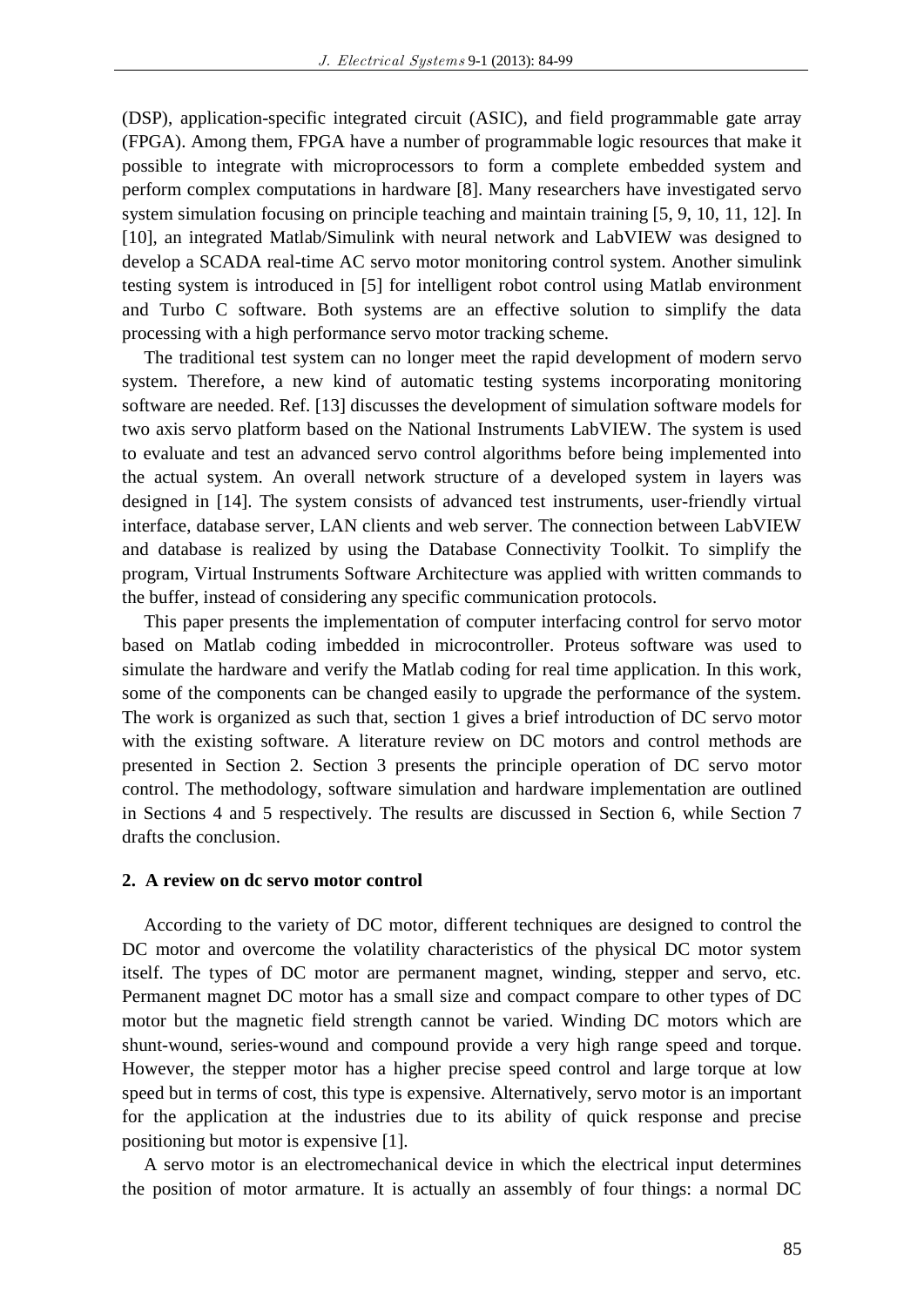motor, a gear reduction unit, a position-sensing device and a control circuit. Servo motors are used extensively in robotics industry and radio-controlled cars. The implemented types in modern servo systems are AC servo motors based on induction motor designs, DC servo motors based on DC motor designs, DC brushless motors and AC brushless servo motors based on synchronous motor designs. These motors are working in a closed loop control systems where the programmed position of motion and velocity feedback controllers are required [4]. Different studies and researches have been conducted on the servo motor control. Currently, the conventional method of servo motor control is based on proportional integral derivative. Other suggested methods such as artificial intelligence and fuzzy logic were mentioned in Ref [15]. Usually the control method of fuzzy with a fixed set of quantizing factor and scaling factor is often used in the fuzzy control [16]. However, the variations of quantizing factor, scaling factor and control rule in the fuzzy look up table may significantly affect the speed of DC Motor. In addition, with the same set of fuzzy control rule, quantizing factor and scaling factor, the variation of membership function will also affect the control performance of fuzzy control [17, 18].

So far, several approaches for robust control have been proposed and considerable progress was made in this area. The popular techniques primarily intended for linear systems such as linear Quadratic Gaussian control design with loop transfer recovery (LQG/LTR) technique and adaptive or self-tuning control. Among the techniques used mainly for nonlinear systems, the sliding-mode control. Recently, Time Delay Control (TDC) has also attracted attention as an excellent robust nonlinear control algorithm. The main purpose of using TDC methods is to assure control performances (such as accuracy, stability, speed, etc) Generally, TDC uses the time-delayed values of control inputs and derivatives of state variables at the previous time step to cancel the nominal nonlinear dynamics and the aforementioned uncertainties. Thus, TDC does not require any real-time computation of nonlinear dynamics, nor does it use the parameter estimations as in adaptive control [19].

Proportional integration (PI) controller is unquestionable as the most common controller in the process control industry. The main reason for using this controller is its relatively simple structure, which can be easily understood and implemented in practice. It also implemented in the sophisticated control strategies, such as model predictive control [20]. PI control is math total of integration error and multiplying of error with constant [21]. A simplest method to control the rotation speed of a DC motor is to control its driving voltage. The higher the voltage is the higher speed the motor tries to reach. In many applications, a simple voltage regulation would cause lots of power loss on control circuit, thus, a pulse width modulation method (PWM) is used in many DC motor controlling applications [4, 22]. In the basic PWM method, the operating power to the motors is turned ON and OFF to modulate the current to the motor. The PWM control method uses the widths of pulses in a pulse train to control the speed of the motor [23]. The pulses are arranged such that, only one pulse occurs for every period of the system clock. The duty cycle of the pulses determines the speed of the motor. Therefore, the higher the duty cycles the higher the speed [4]. This would give the motor the ability to safely vary the speed from stand still to its maximum speed. For this reason, the PWM method was chosen to be implemented in the motor control design. Sometimes, the rotation direction needs to be changed. In the normal permanent magnet motors, this rotation is changed by changing the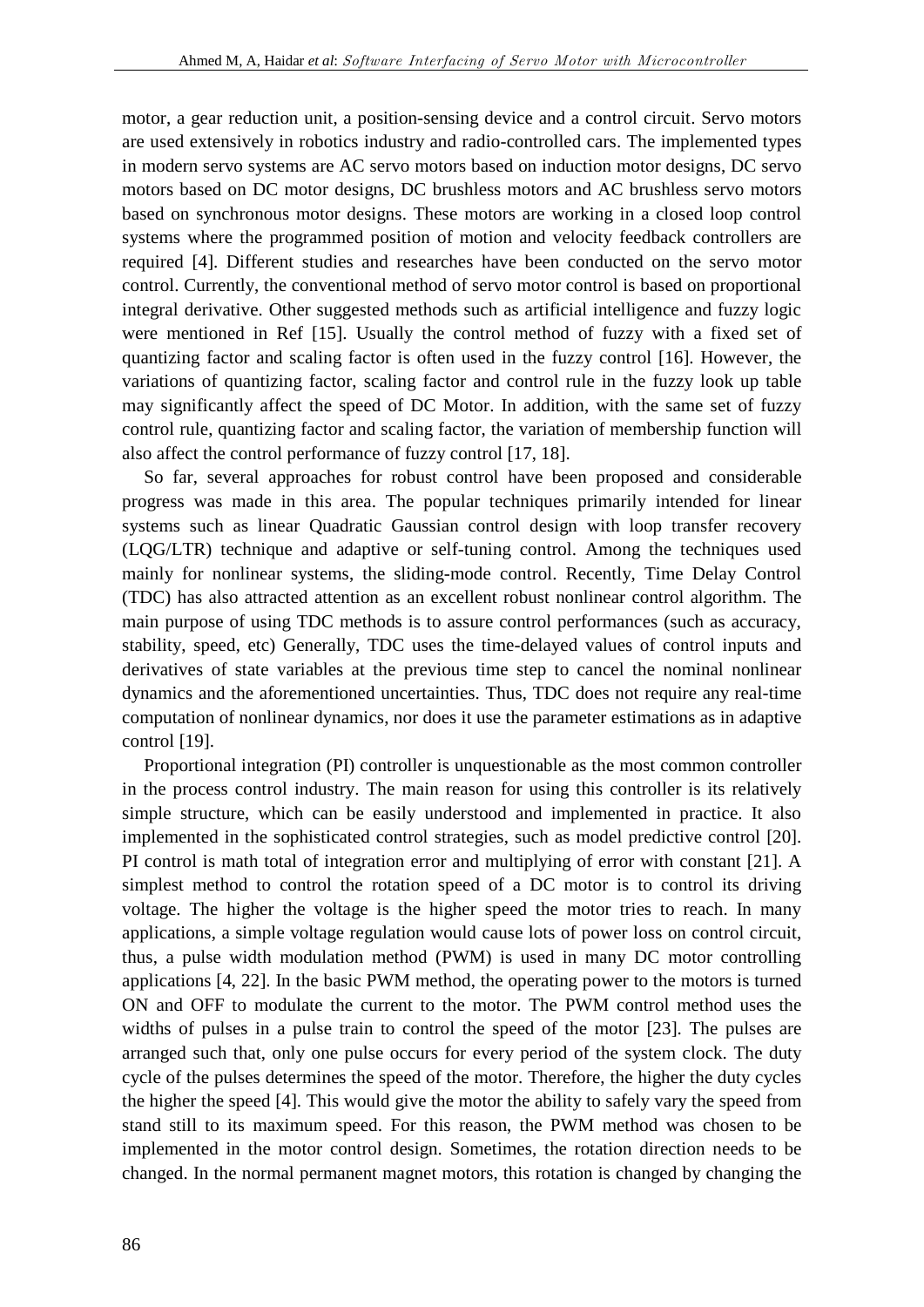polarity of operating power (for example by switching from negative power supply to positive or by interchanging the power terminals going to power supply). This direction changing is typically implemented using relay or a circuit called an H bridge [3].

The main purpose of interfacing motor control is to implement a closed-loop control of servo motor position utilizing a local interconnect network (LIN) to allow a series of similar motors connected together and controlled by master controller. Since the motor is used for steering and driving systems, a single controller can be used for both functions. A microcontroller is applied to produce the PWM signal. The control programming based on computer interfacing to produce the PWM output would eliminate the need for additional hardware, saving on the overall cost of such a motor drive circuit [24, 25]. The Complex high-performance controllers such as PID have to be programmed and loaded into the microcontroller by converting it into hex file. Interfacing the motor with computer programming is achieved by the generated PWM signal from microcontroller. The control system on the hardware uses all the necessary features to meet the requirements of LIN applications [26, 27, 28].

#### **3. Principle operation of dc servo motor control**

Servos are controlled by a pulse of variable width. The sent signal of this input pulse is characterized by a minimum pulse, maximum, and a repetition rate as seen in Figure 1.Given the rotation constraints of the servo, neutral is defined to be the position where the servo has exactly the same amount of potential rotation in a clockwise direction as it is in a counter clockwise direction [29]. The angle is determined by the duration of applied pulse to the signal wire which is called PWM or Pulse Coded Modulation. The servo should detect a pulse every 20 ms. The length of the pulse will determine how far the motor turns. For example, a 1.5 ms pulse will make the motor turn to a 90 degree position (neutral position). The position pulse must be repeated to instruct the servo to stay in position [28].



Fig. 1: Input pulse of servo motor

When a pulse is sent to a servo that is less than 1.5 ms, the servo rotates to a position and holds its output shaft some number of degrees counter-clockwise from the neutral point. When the pulse is wider than 1.5 ms, the opposite operation is occurred. The minimal width and the maximum width of pulse that will command the servo to turn to a valid position are functions of each servo. Generally the minimum pulse will be about 1 ms wide (some servo is 0.5 ms) and the maximum pulse will be 2 ms wide (some servo is 2.5 ms). The servo motor operates in the range of 5 % to 10 % of duty cycles. Figure 2 shows relationship between pulse and direction of servo motor.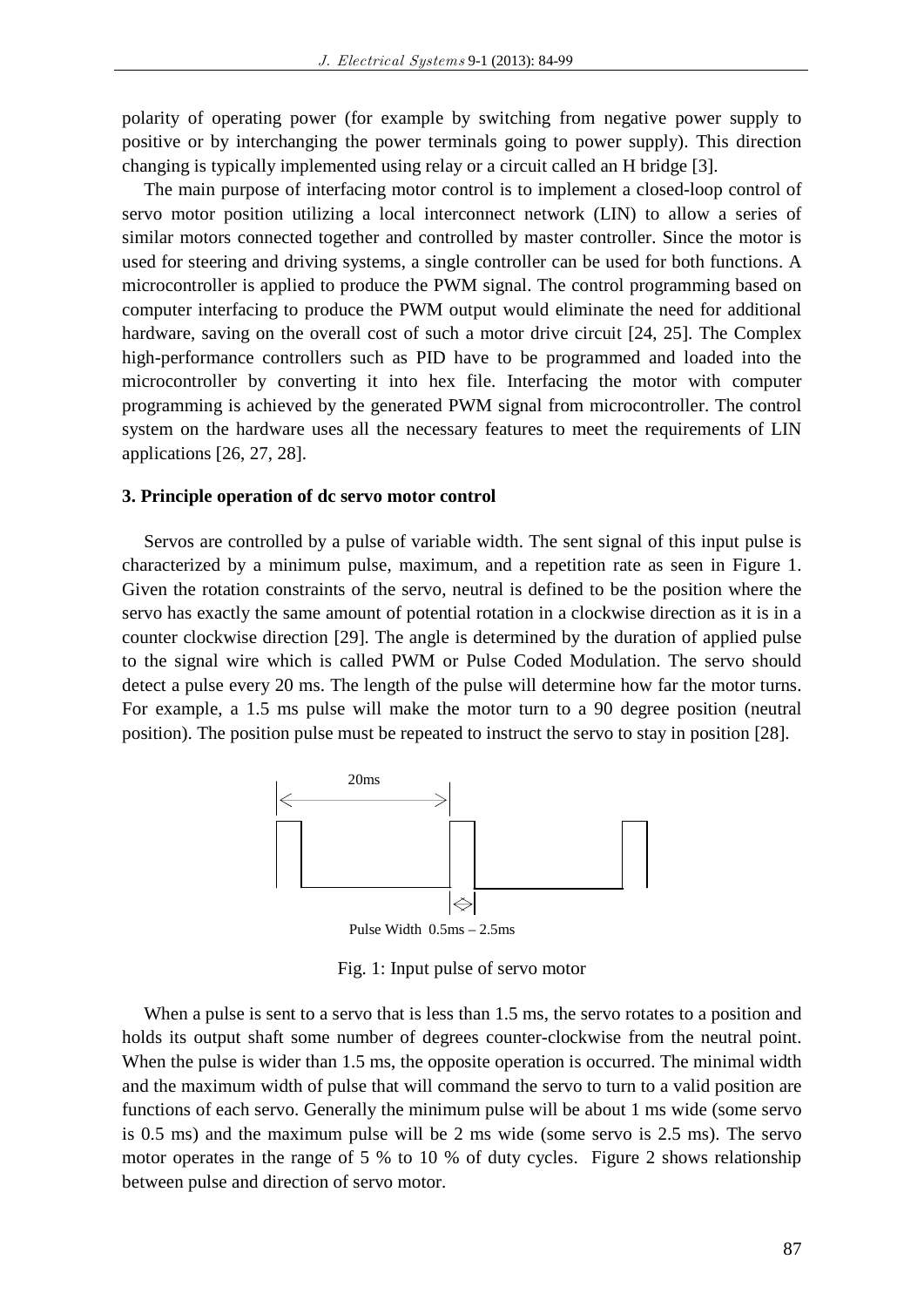

Fig. 2: Relationship between pulse and direction of servo motor

The PWM is a commonly used technique for controlling power into electrical device. The average value of voltage (and current) fed to the load is controlled by turning the switch between supply and load, ON and OFF at a fast pace. The longer the switch is ON compared to the OFF periods, the higher the power supplied to the load is. AC drives required the sinusoidal signal and modulation generator. The triangular signal is the carrier or switching frequency of the inverter. The modulation generator produces a sine wave signal that determines the width of the pulses, and therefore the RMS voltage output of the inverter. For DC drives, the PWM signal is generated by comparing a triangular wave signal with a DC signal as shown in Figure 3.The DC signal can be ranged between the minimum and maximum voltages of the triangle wave. The PWM signal is measured using the percentage of duty cycle where the pulse duration over the pulse period [26].



Fig. 3: The generation of PWM for DC drives

The mathematical model of DC servo motor can be simplified by mean of the circuit as shown in Figure 4. The electrical part represented by armature and the mechanical part by T and J. As the field excitation is constant, the armature controller only depends on armature voltage [30, 31]. The mechanical equations describing this system can be written with the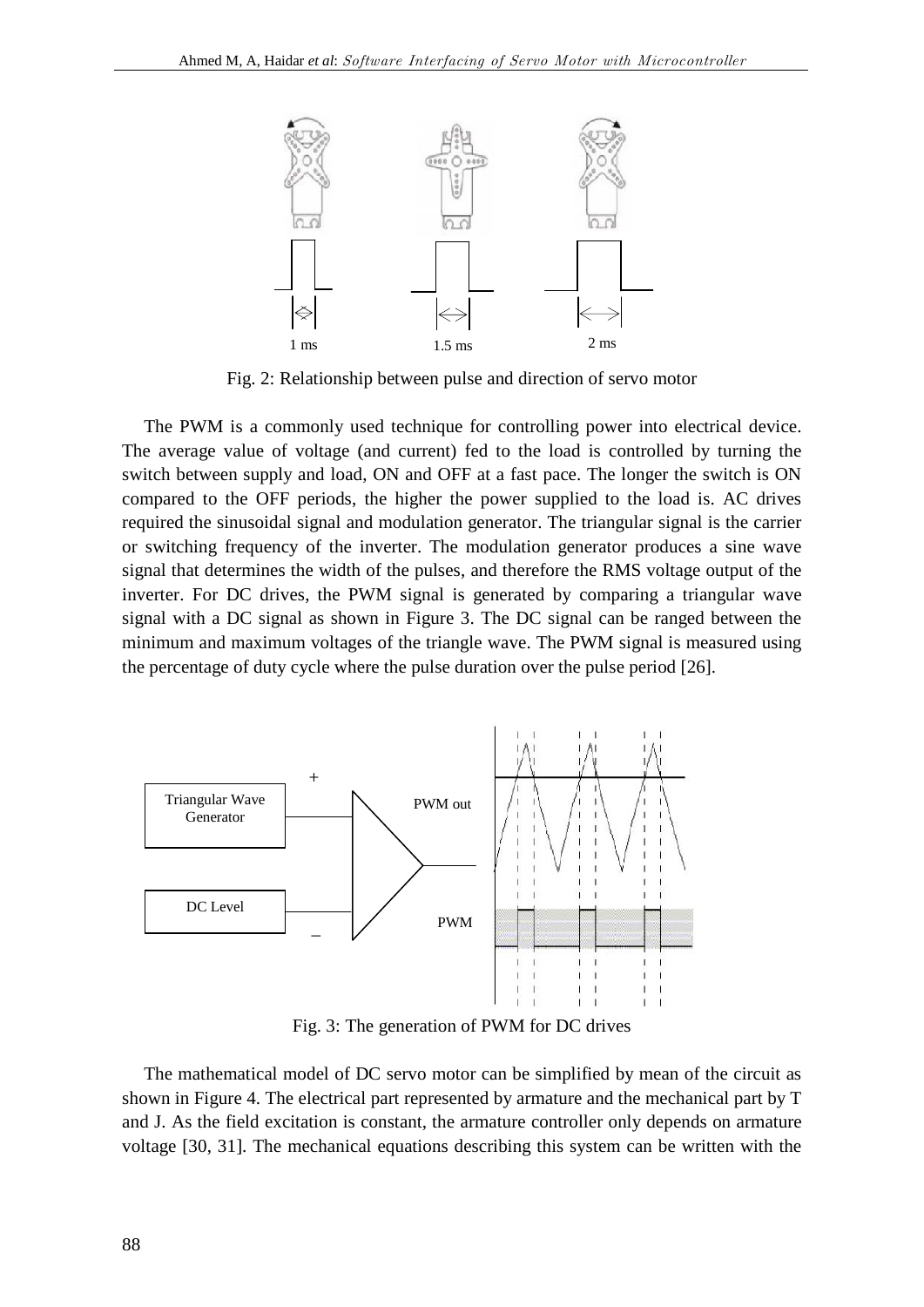assumptions that the loss is included in load torque and neglecting viscous friction constant [30] as given below,



Fig. 4: DC servo motor equivalent circuit

$$
V_a = R_a i + L_a \frac{di}{dt} + E_b
$$
 (1)

$$
J\frac{d\omega}{dt} = T_e - T
$$
 (2)

With,

$$
E_b = K\check{S}
$$
 (3)

$$
T_e = K i \tag{4}
$$

where,  $i$ : armature current;  $V_a$ : armature voltage;  $R_a$ : armature resistance;  $L_a$ : armature inductance;  $K$ : torque and back electromagnetic constant ( $Nm.A^{-1}$ );  $S$ ; rotor angular speed;  $T_e$  : electromagnetic torque;  $T$  : total load torque;  $J$  : rotor inertia.

The control input is the armature voltage  $V_a$  and the total load torque  $T$  is the disturbing input. The two state variables are armature current  $i$  and angular speed  $S$ . Then the previous equations lead to the state space model of DC motor:

$$
\begin{bmatrix} \frac{di}{dt} \\ \frac{d\tilde{S}}{dt} \end{bmatrix} = \begin{bmatrix} -\frac{R_a}{L_a} & -\frac{K}{L_a} \\ \frac{K}{J} & 0 \end{bmatrix} \begin{bmatrix} i \\ \tilde{S} \end{bmatrix} + \begin{bmatrix} \frac{1}{L_a} & 0 \\ 0 & -\frac{1}{J} \end{bmatrix} \begin{bmatrix} V_a \\ T \end{bmatrix}
$$
\n(5)

The two state variables excited the angular speed in order to perform a speed regulator related with the angular speed. Therefore,  $S$  is considered as the output of the system and  $V_a$  is the input. Taking into account only these two system variables, the transfer function of the DC motor is:

$$
H(s) = \frac{\tilde{S}(s)}{V_a(s)} = \frac{1}{K} \frac{1}{\left(1 + \frac{R_a J}{K^2} s + \frac{L_a J}{K^2} s^2\right)}
$$
(6)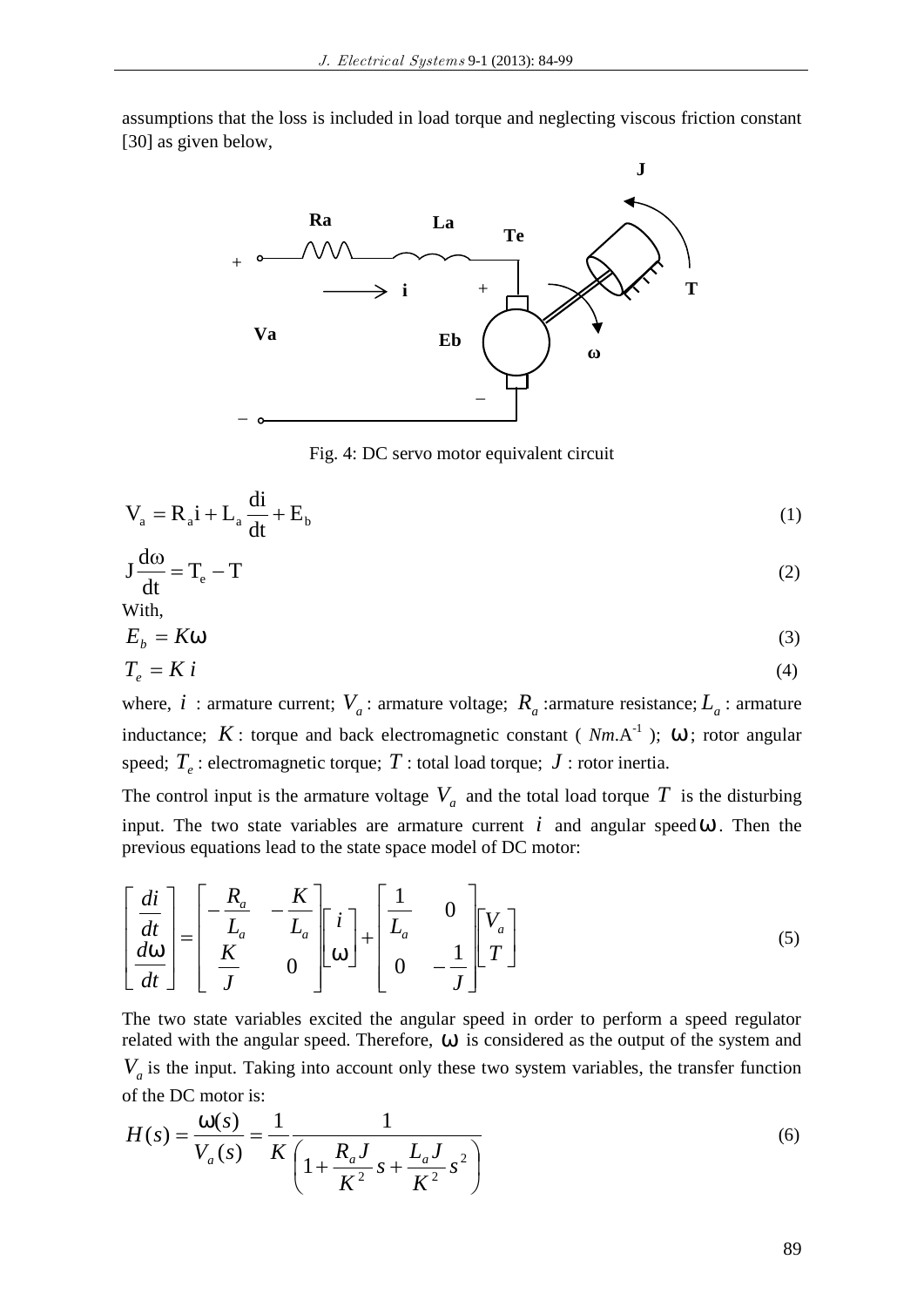The two time constants are defined as: Electrical time constant,

$$
\ddagger_e = \frac{L_a}{R_a} \tag{7}
$$

And electro mechanical time constant,

$$
\ddagger_{em} = \frac{R_a J}{K^2} \tag{8}
$$

Therefore,

$$
H(s) = \frac{\Omega(s)}{U(s)} = \frac{1}{K} \frac{1}{\left(1 + \frac{1}{\epsilon_m} s + \frac{1}{\epsilon_m} \frac{1}{\epsilon_s} s^2\right)}
$$
(9)

### **4. Software implementation of servo motor control**

This section presents the simulation procedures of servo motor control using the Proteus and Matlab software interfaced with Virtual Serial Port. The Proteus design suite is wholly unique in offering the ability to co-simulate both high and low-level microcontroller code in the context of a mixed-mode SPICE circuit simulation. There are over 8000 digital and analog devices model that can be simulated by placing and wired it up. The most exciting and important feature of Proteus is its ability to simulate the interaction between software running on a microcontroller and any analog or digital electronics connected to it. Proteus can work with popular compiler and assembler to simulate the execution of the object code (machine code), just like a real chip. If the program code is written to a port, the logic levels in the circuit will be changed accordingly, and if the circuit changes the state of the processor's pins, this can be seen by the program code, just as in a real life [32, 33].

The application of GUI for system control is widely used in the industries and robotic. In this work, the slider in Matlab GUI contributes to control the servo motor rotation angle as seen in Figure 5. The signal data obtained from the adjusted slider will be sent to the microcontroller and this signal will rotate the servo motor based on the desired angle adjusted by slider. The schematic diagram of servo motor control is shown in Figure 6. The system was built and developed using Proteus software incorporating with Matlab coding. The microcontroller coding are compiled using the Micro Code Studio. Hex file of coding program can be uploaded into the microcontroller to make it ready for real application during hardware implementation. As seen from Figure 7, the output from microcontroller is measured using the digital oscilloscope provided within Proteus. This measurement is an important to determine the correct output from the microcontroller into a servo motor. The Virtual Serial Port Kit creates virtual serial ports and connects each pair of them via a virtual null-modem cable. Consequently, all the data written to one virtual serial port can be immediately read by the other one, and vice versa. Moreover, this functionality is easily integrated into the software. Figure 8 shows how virtual null-modem cables are connected between two serial ports [32, 33]. The ports have to be defined correctly in virtual serial port to make sure that the signal has been sent into the right path.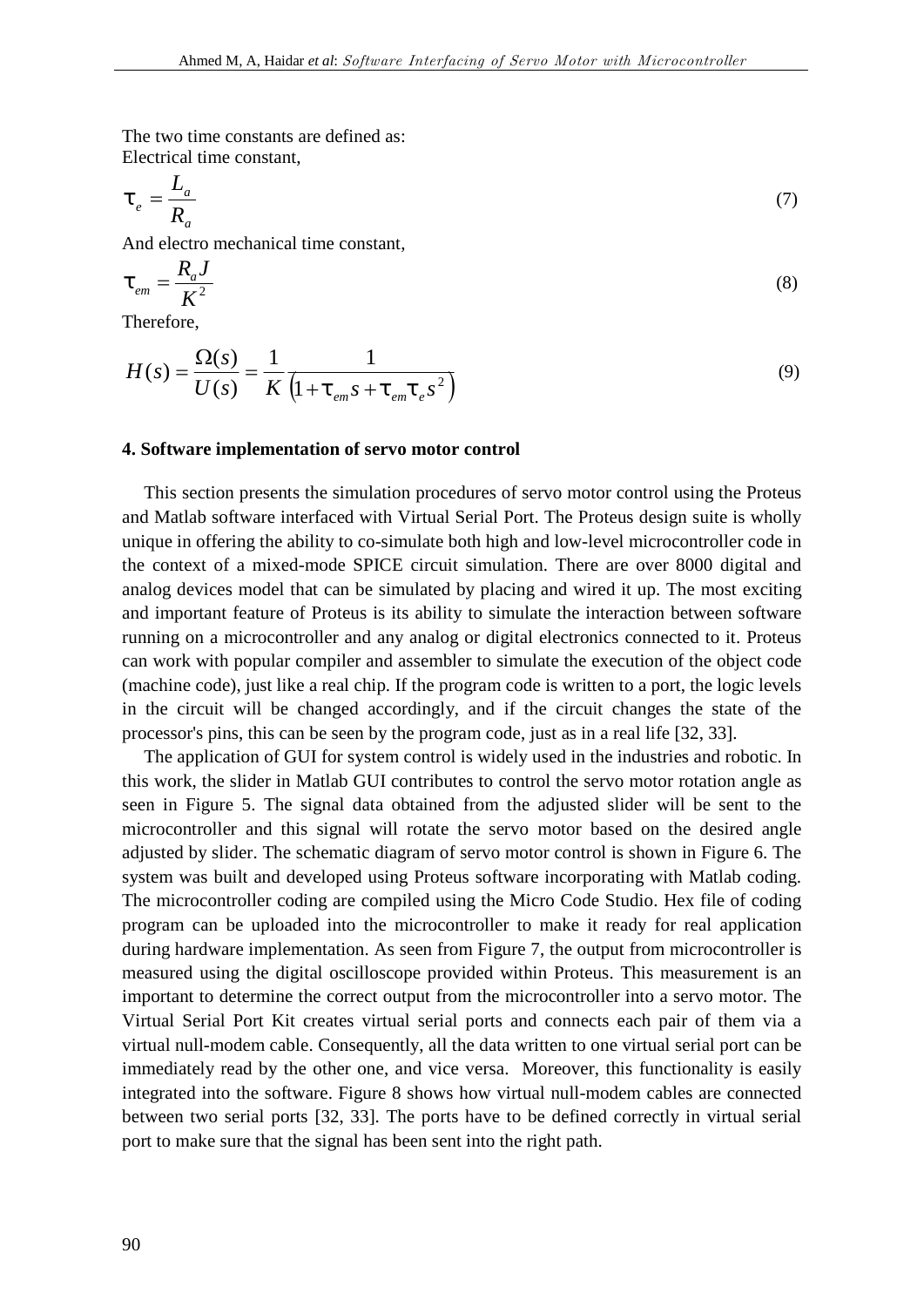

Fig. 5: Servo motor control graphical user interface



Fig. 6: The schematic diagram of servo motor control



Fig. 7: Digital oscilloscope within Proteus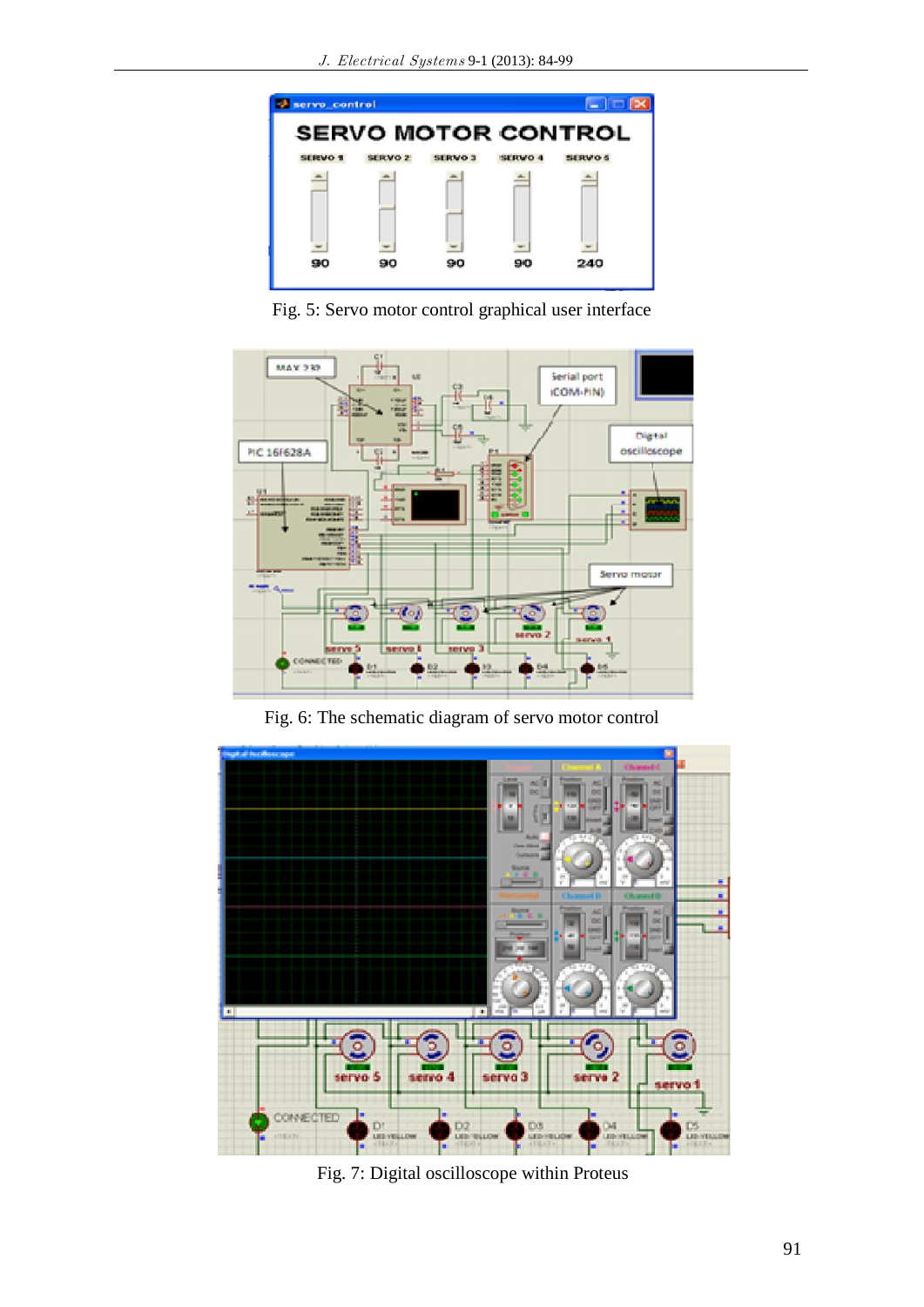

Fig. 8: Virtual Null-modem cables connection

In order to control the servo motor, the Matlab interfacing with Proteus software is achieved by the combination of GUI, microcontroller and virtual port communication between Matalb and Proteus as shown in Figure 9. The pair of serial ports is fixed at COM2 for GUI and COM4 for microcontroller as seen in Figure 10. The procedures of interfacing simulation are summarized below:

- Construct the schematic diagram using Proteus software.
- Write the PIC coding in Micro Code Studio compiler and compile them. This can be done using compiler such as MPLAB. The outcome of compiling is the generation the HEX file.
- Upload the HEX file to the microcontroller in the Proteus software.
- Run the Virtual Serial Port and define both ports; COM2 for Matlab and COM4 for serial port (COM-PIN) at the Proteus.
- Define the serial port (COM-PIN) at the Proteus as COM 4.
- Define the port at the m-file (the written program of servo motor control) of Matlab GUI as COM2.
- Run both software and start controlling the servo motor using sliders



Fig. 9: Virtual port communication



Fig. 10: The virtual interface between Matlab and Proteus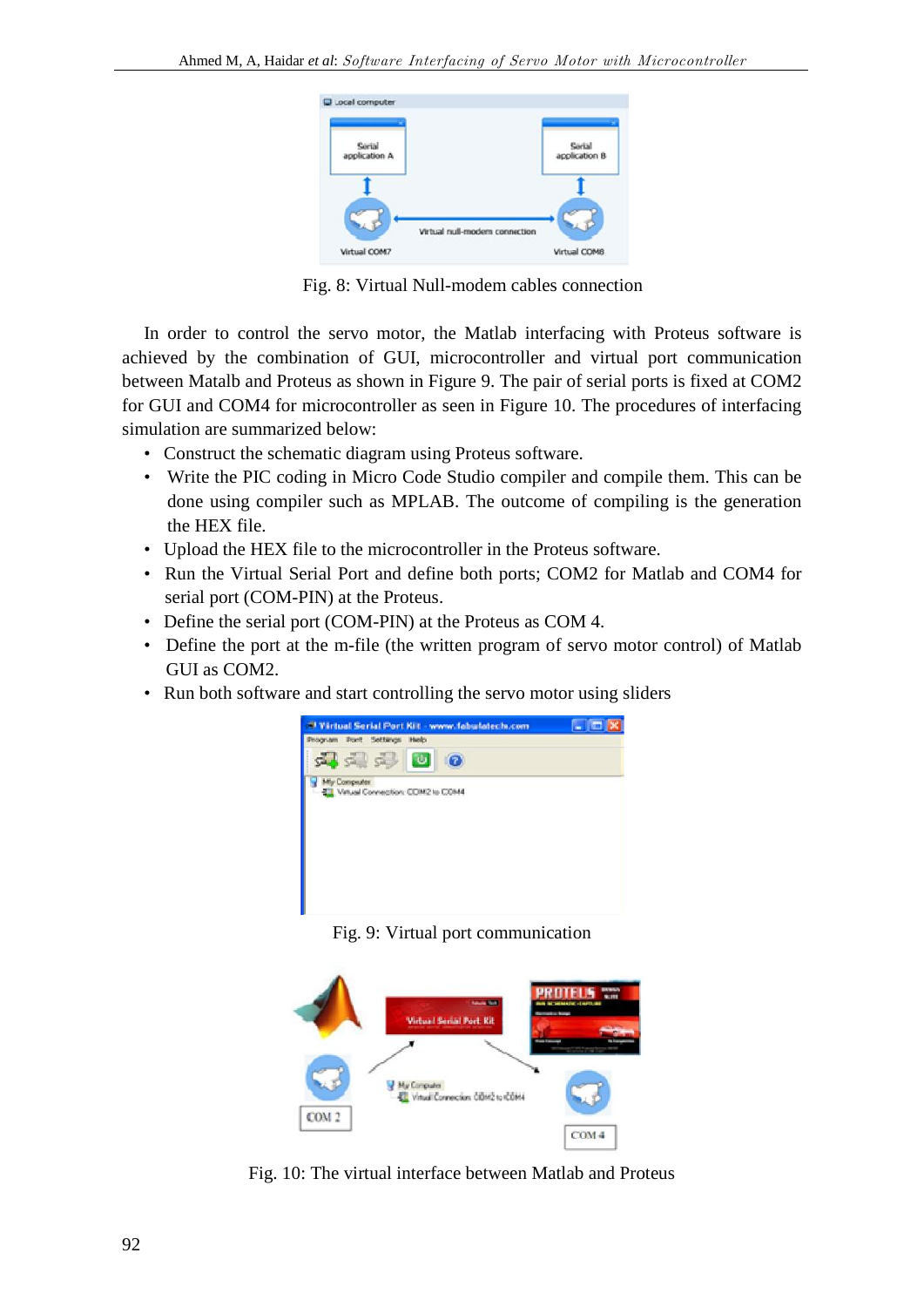Referring to the whole controlling system, the servo controller receives position commands through a serial connection which can be provided by using one input/output (I/O) pin of another microcontroller, or a PCs serial port. This pulse signal will cause the shaft to locate itself at the midway position  $+/-90$  degrees. The shaft rotation on a servo motor is limited to approximately 180 degrees (+/-90 degrees from center position). A 1-ms pulse will rotate the shaft all the way to the left, while a 2-ms pulse will turn the shaft all the way to the right. By varying the pulse width between 1 and 2 ms, the servo motor shaft can be rotated to any degree position within its range.

#### **5. Hardware implementation of servo motor control**

Figure 11 shows the schematic diagram of the controlling system, and the hardware of this system is depicted in Figure 12. The application of MAX232 is used to regulate the signal from PC to microcontroller during the interfacing process. The chip receives signals -10V to +10V from PC for logic '0'and '1' and converts them into 0V and 5V in logic '0' and '1' for microcontroller in order to process the sending data. Serial port acts as a medium for sending the data from PC to servo motor control circuit. This controlling system is using the Integrated Circuit (IC) LM 7805 to regulate the 5V voltage supply to entire circuit. A light-emitting diode (LED) is used as an indicator to determine the PWM output generated by microcontroller and sent to the servo motor. The DC servo motor utilized in this hardware is a Cytron RC Servo motor (C40R). The specification of this motor is given in Table 1 [31]. PIC16F628A is the selected microcontroller chip to control the speed of DC servo [25].

RS-232 is a standard for serial binary data signals connected between data terminal equipment and data circuit terminating equipment [32]. According to this standard a logical "0" has a voltage level between -15V and -5V and a logical "1" has a level between +5V and +15V. The microcontrollers use a 5V TTL-level (transistor-transistor logic) to transmit signals. Therefore, the signals should be converted by using MAX232 that only needs a 5V power supply to convert the signal from TTL-level to RS232 level and reverse. RS232 is a serial interface that transfers the data bit by bit and requires only two single wires, one, to send and another, to receive the data. Most of digital logic circuits and processors operate with a "+5" volt. Usually the input circuit is unregulated power supply ranging from 9 volts to 24 volts (DC). For this reason, LM 7805 is placed in the hardware and reacts as a regulator to supply +5 volt [33].



Fig. 11: schematic diagram of the controlling system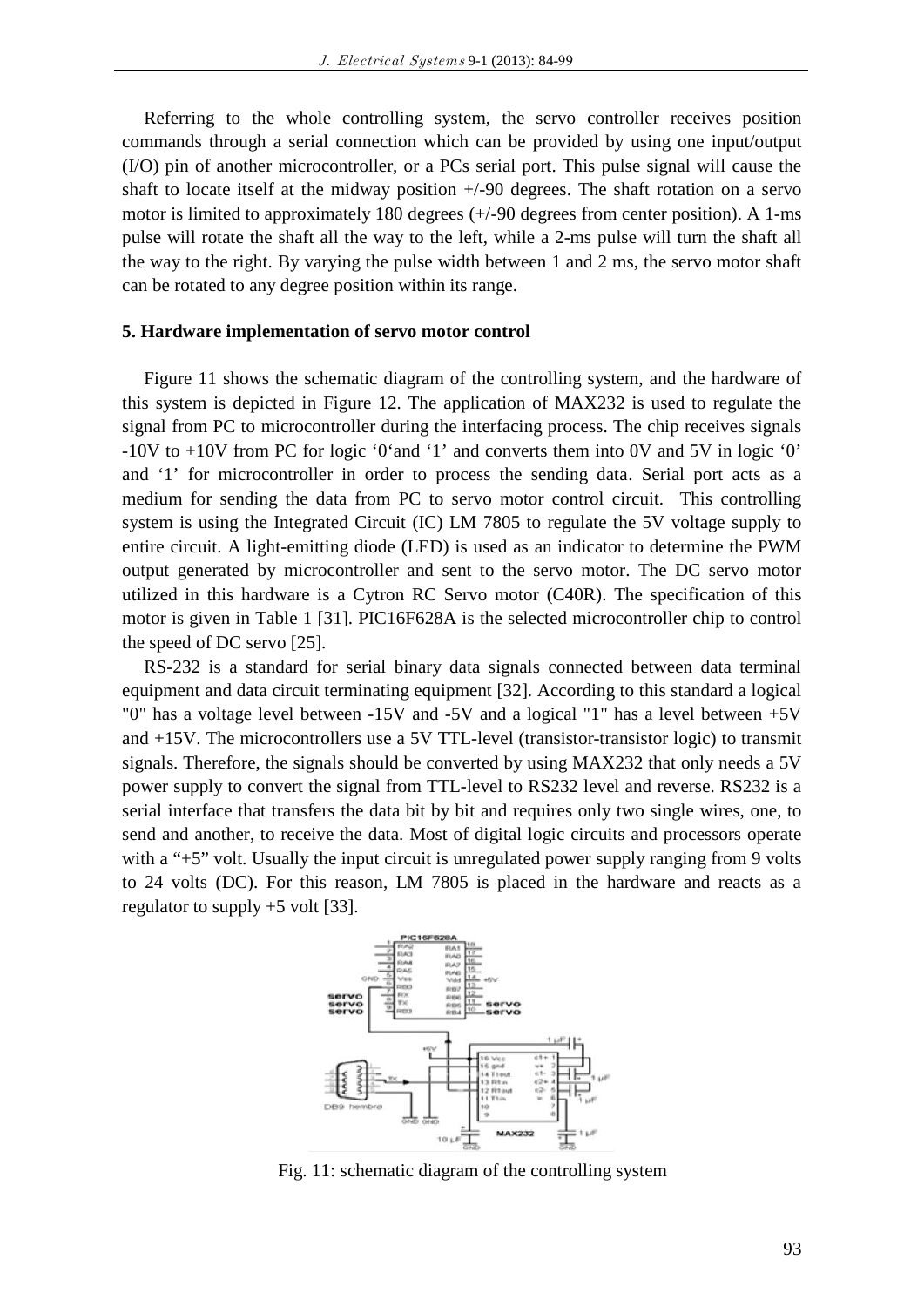

Fig. 12: Hardware of servo motor control

| Speed $(s/60^{\circ})$ | 0.19                |
|------------------------|---------------------|
| Torque (Kg.cm)         | 6.00                |
| Pulse Width Range (ms) | $0.546$ ms to 2.4ms |
| Weight $(g)$           | 38                  |
| Gear material          | Plastic             |
| Servo type             | Standard            |
| Input voltage $(V)$    |                     |

Table 1: Specification of the RC servo motor

The rotational angle of DC servo motor is measured manually using the protractor. One of the blades will be marked as a reference point. The DC motor is placed at the centre of the protractor and each movement of the slider in GUI Matalb will rotate the servo motor and the angle can be recorded. Figure 13 illustrates the measurement of angle, the maximum and minimum values of angle in the slider are in the range of 0º to 180°. The angle must be limited to 180°. For example, if the slider has a range of 90º to -60°, it means that the measured value by the instrument in the range of maximum and minimum is 150º.



Fig. 13: Angle measurement

## **6. Result and discussion**

The simulation is used to validate the results obtained from Proteus interfacing with Matlab GUI and with those found by the hardware interfacing in Matlab GUI. The GUI is manually controlling the desired rotation angle of servo motor by the slider. Figure 14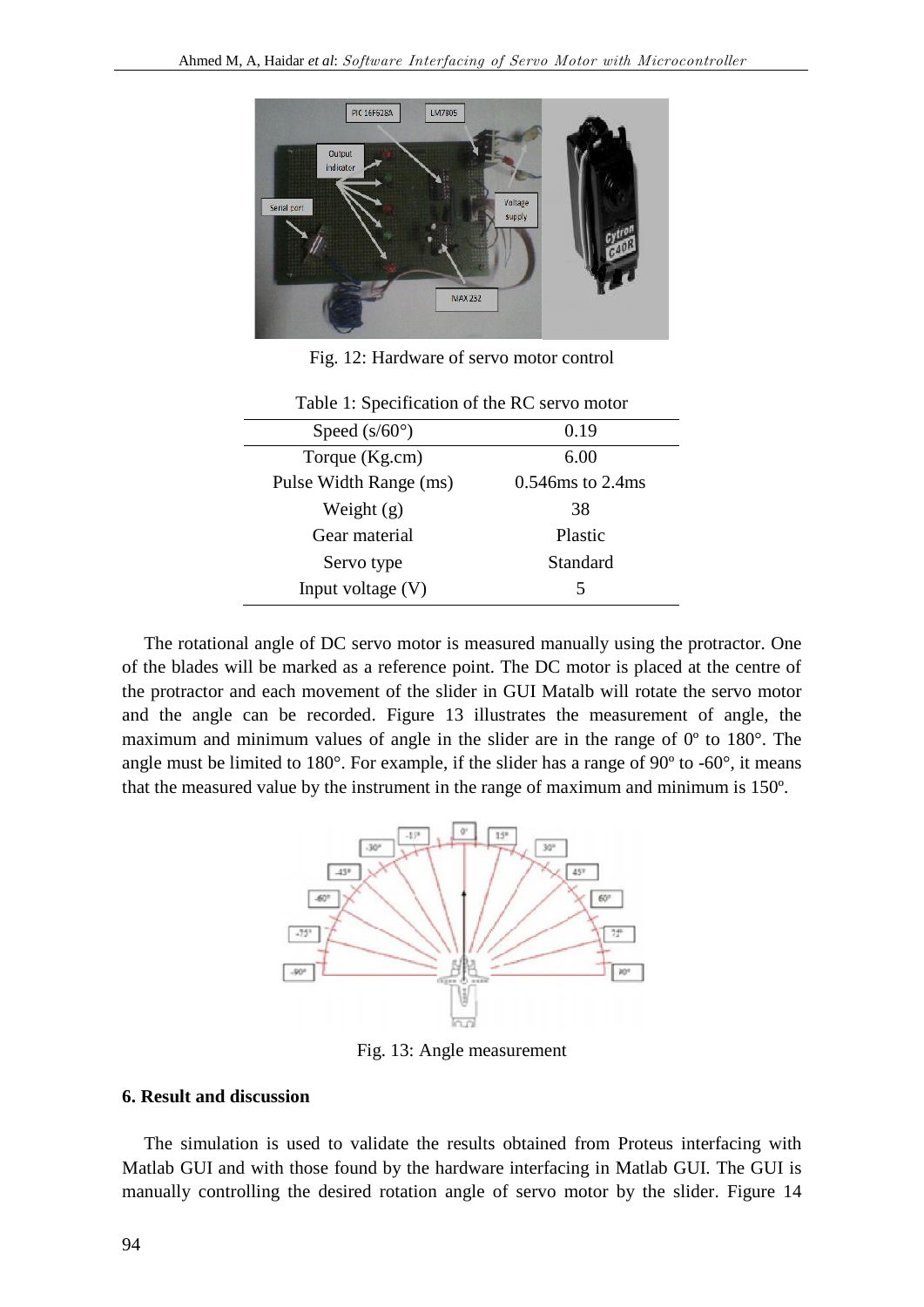shows the 90º rotation of servo motor indicated by slider and the input signal from the PC into the microcontroller. Table 2 illustrates the measurement values of five motors taken during the simulation.



Fig. 14: Servo motor 1 at 90º and the input signal from PC

Table 2: The measurement values of five motors taken during the simulation

| Servo Motor    | Slider Position (°) | Servo angle (°) | PWM output (ms) | Voltage Magnitude<br>$PWM$ output $(V)$ | Sending signal from<br>PC(mV) |  |
|----------------|---------------------|-----------------|-----------------|-----------------------------------------|-------------------------------|--|
|                | 90                  | 90              | 2.35            | 2.54                                    | 214.52                        |  |
| $\mathbf{1}$   | $-30$               | $-30$           | 1.10            | 2.55                                    | 267.91                        |  |
|                | $-60$               | $-60$           | 0.80            | 2.58                                    | 290.07                        |  |
| $\overline{2}$ | 80                  | 80              | 1.95            | 2.52                                    | 300.09                        |  |
|                | $-40$               | $-40$           | 0.75            | 2.52                                    | 115.24                        |  |
|                | 95                  | 95              | 2.55            | 2.53                                    | 290.21                        |  |
| 3              | $-95$               | $-95$           | 550u            | 2.56                                    | 144.71                        |  |
|                | 170                 | 170             | 1.70            | 2.59                                    | 115.34                        |  |
| 4              | 240                 | 240             | 2.80            | 2.48                                    | 154.95                        |  |
|                | 240                 | 240             | 2.80            | 2.56                                    | 177.64                        |  |
| 5              | 170                 | 170             | 1.65            | 2.57                                    | 302.42                        |  |

For real time implementation, the measurements of input signals and PWM output from the microcontroller were recorded in order to be compared with the signals obtained by the simulation. Figure 15 shows the real time implementation of the hardware. The initial measurement of the input (7.20 mV) and output signal (161 mV) are shown in Figure 16. Table 3 illustrates the measurement values of five motors taken during the hardware testing.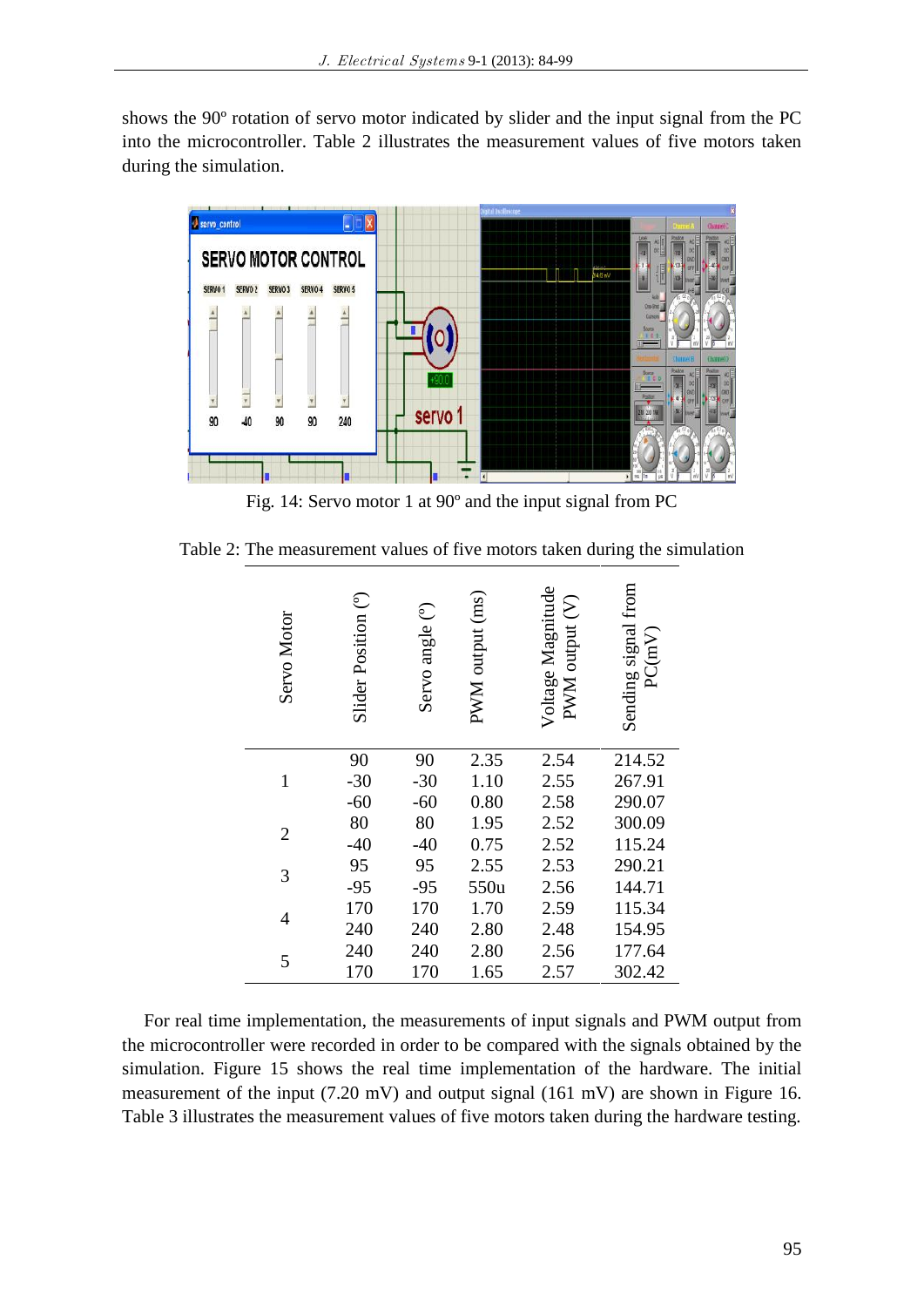

Fig. 15: Real time hardware testing



Fig. 16: Sending signal from PC and output from the microcontroller

As seen from the software and hardware results, the system is not operating as desired for some sent signals from the PC into the control circuit. The measurement of signals from the PC is too small and these signals cannot be operated by the microcontroller. But, the circuit and GUI are functioning well in terms of rotating angle. The hardware results show that the output signals from microcontroller with a shape approaching the sine wave form. On the other hand, the outputs of microcontroller supposed to be as square wave and exceeding the PWM shape for DC drive. Finally, a comparison results between the simulation and real-time implementation are given in Table 4. As noted from the table, the values of the simulated and real time signals are not similar. The functions of the virtual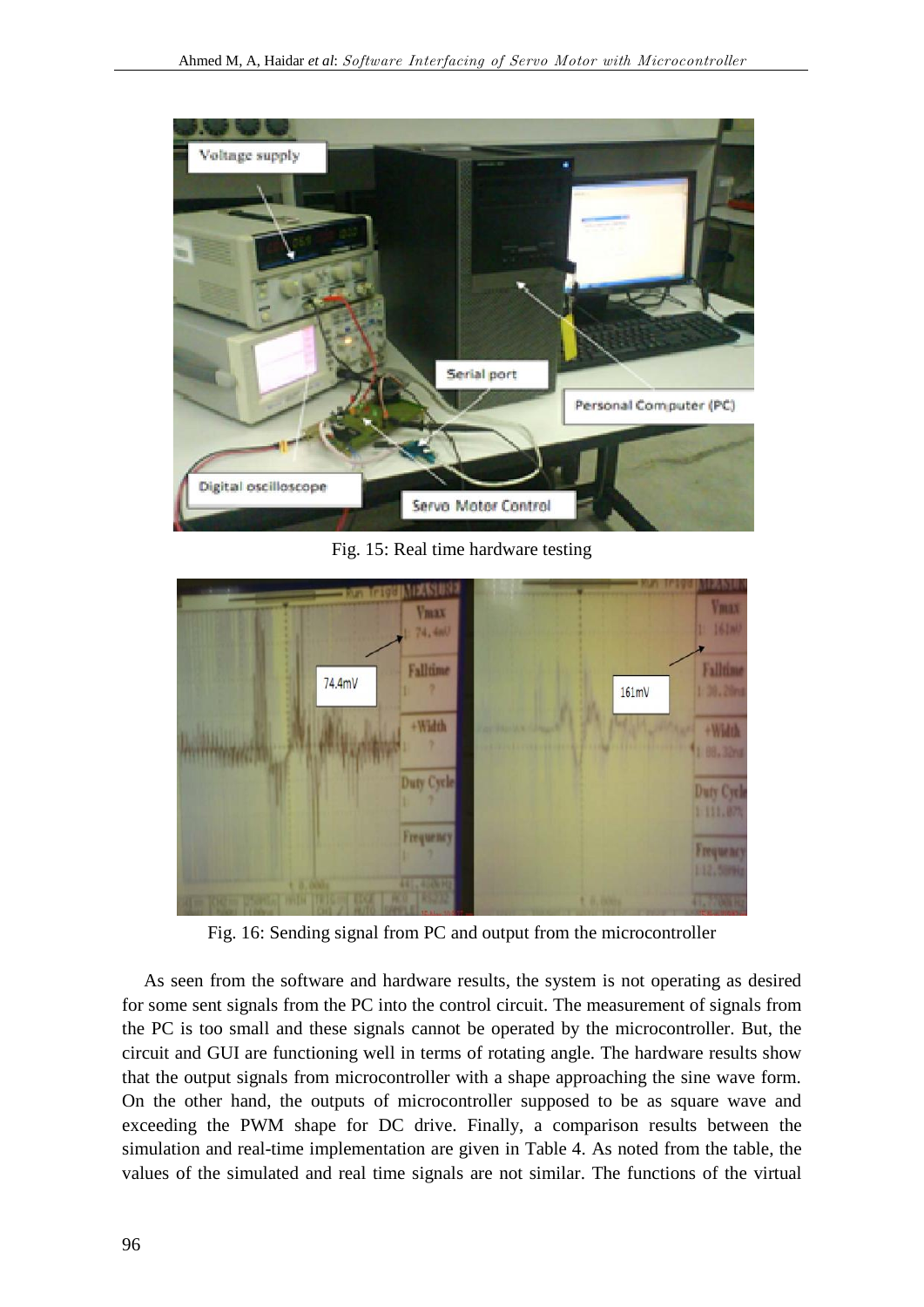interface and the database system may need to be expended to meet the different types of PC configurations to perform an accurate sending of signals into the hardware without loss of information. The compatibility of Matlab and Proteus, however, has an influence under the present condition.

| Servo Motor    | Slider Position (°) | PWM output (ns) | Voltage Magnitude<br>PWM output (mV) | Sending signal<br>from PC (mV) |
|----------------|---------------------|-----------------|--------------------------------------|--------------------------------|
|                | 90<br>$-30$         | 88.32<br>90.34  | 161.0<br>249.0                       | 74.4<br>72.8                   |
| 1              | $-60$               | 49.53           | 258.0                                | 73.6                           |
|                | 80                  | 83.54           | 517.0                                | 75.2                           |
| $\overline{2}$ | $-40$               | 103.30          | 160.0                                | 46.4                           |
| 3              | 95                  | 63.90           | 515.0                                | 74.4                           |
|                | $-95$               | 74.75           | 48.0                                 | 23.2                           |
| 4              | 170                 | 392.80          | 76.8                                 | 32.0                           |
|                | 240                 |                 | 75.2                                 | 44.8                           |
| 5              | 240                 |                 | 71.2                                 | 44.8                           |
|                | 170                 | 65.96           | 518.0                                | 46.4                           |

Table 3: The measurement values of five motors

Table 4: Comparison result of simulation and real-time testing

| Servo Motor    | Slider position (°) | $\widehat{\mathbb{C}}$<br>Rotation angle | Signal sending<br>$\binom{N}{n}$ |           | Microcontroller<br>Output from<br>(mV) |           | <b>NWN</b>         |                   |
|----------------|---------------------|------------------------------------------|----------------------------------|-----------|----------------------------------------|-----------|--------------------|-------------------|
|                |                     |                                          | Simulation                       | Real time | Simulation                             | Real time | Simulation<br>(ms) | Real Time<br>(ns) |
|                | 90                  | 90                                       | 214.52                           | 74.4      | 2540                                   | 161       | 2.35               | 88.32             |
| $\mathbf{1}$   | $-30$               | $-30$                                    | 267.91                           | 72.8      | 2550                                   | 249       | 1.10               | 90.34             |
|                | $-60$               | $-60$                                    | 290.09                           | 73.6      | 2580                                   | 258       | 800                | 49.53             |
| $\overline{2}$ | 80                  | 80                                       | 300.09                           | 75.2      | 2520                                   | 517       | 1.95               | 83.54             |
|                | $-40$               | $-40$                                    | 115.24                           | 46.4      | 2520                                   | 160       | 750                | 103.30            |
| 3              | 95                  | 95                                       | 290.21                           | 74.4      | 2530                                   | 515       | 2.55               | 63.90             |
|                | $-95$               | $-95$                                    | 144.71                           | 23.2      | 2560                                   | 48.0      | 550                | 74.74             |
| $\overline{4}$ | 170                 | 17                                       | 115.37                           | 32.0      | 2590                                   | 76.8      | 1.70               | 392.80            |
|                | 240                 | 24                                       | 154.95                           | 44.8      | 2480                                   | 75.2      | 2.80               |                   |
| 5              | 240                 | 24                                       | 177.64                           | 44.8      | 2560                                   | 71.2      | 2.80               |                   |
|                | 170                 | 17                                       | 302.42                           | 46.4      | 2570                                   | 518       | 1.65               | 65.96n            |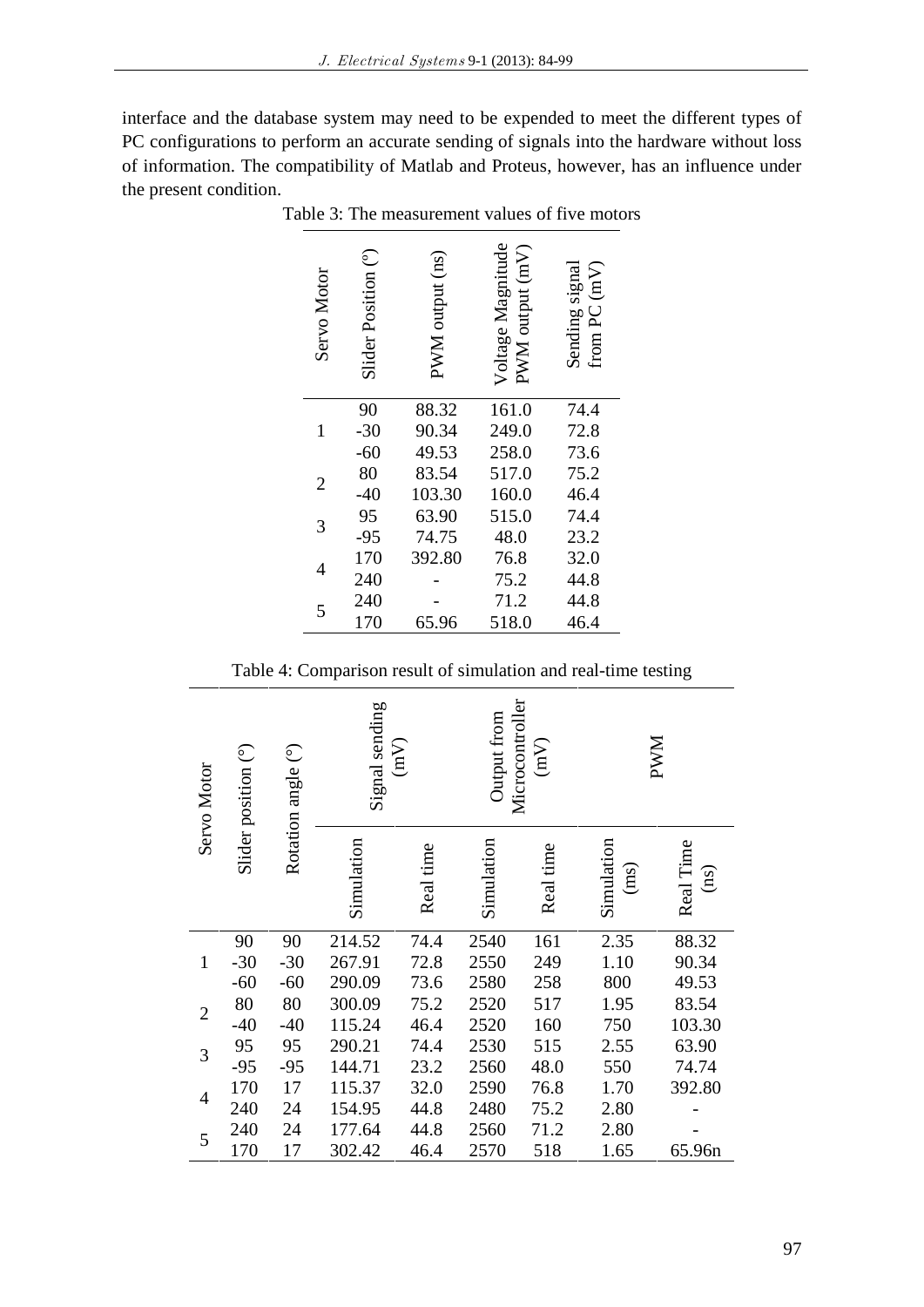### **7. Conclusion**

In this paper, microcontroller in Matlab GUI is proposed to control the desired position of rotation angle using the GUI sliders. Based on the regulated values, the sliders control the rotation of the servo motor. In real-time application, the sent data from PC is too small and the microcontrollers are not passing enough signals to produce the actual desired rotations. In order to improve the accuracy for real-time application, there is a need add amplifier for increasing the signals from PC to the microcontroller. The major contribution of this paper is the incorporation of two different softwares coding for real time control of a servo motor rotation angle using GUI in Matlab.

## **References**

- [1] [006]K. Seki, H. Yokoi & M. Iwasaki, Experimental evaluations of friction behavior in micro-displacement region positioning for servo motor with air bearings, *Proceeding of IEEE International Conference on Advanced Intelligent Mechatronics*, 2012.
- [2] [009] B. Li, L. Gao & G. Yang, Evaluation and compensation of steady gas flow force on the high pressure electro-pneumatic servo valve direct-driven by voice coil motor, *Energy Conversion and Management* 67: 92–102, 2013.
- [3] K. N. D. Perera, S. R. M. Fernando, R. A. D. S Ranasinghe, A. U.S. & Ranathunga, P. K. Jayawardena, Computer controlled DC servo motor, *Working paper*, pp1-3, 2003.
- [4] [007]R. Wai, & R. Muthusamy, Fuzzy-Neural-Network Inherited Sliding-Mode Control for Robot Manipulator Including Actuator Dynamics, *IEEE Transactions on Neural Networks and Learning Systems*, Vol. 24, NO. 2, 2013
- [5] M. J. Paytra & D. M. Mlynek, Fuzzy logic implementation and applications*, Book. New York: John Wiley* Pres. p317, 1996.
- [6] [004]B. Bossoufi, M. Karim, S. Ionita & A. Lagrioui1, Nonlinear non adaptive backstepping with sliding mode torque control approach for PMSM motor, J. Electrical Systems 8-2: 236-248, 2012.
- [7] [008]A. Sadeghieh, H. Sazgar, K. Goodarzi & C. Lucas, Identification and real-time position control of a servo-hydraulic rotary actuator by means of a neurobiologically motivated algorithm, *ISA Transactions* 51: 208–219,2012.
- [8] [011] N. Yang, D. Li, J. Zhang & Y. Xi, Model predictive controller design and implementation on FPGA with application to motor servo system, *Control Engineering Practice* 20 : 1229–1235, 2012.
- [9] [015]A. M. Al-Busaidi, Development of an educational environment for online control of a biped robot using Matlab and Arduion, *Proceeding of IEEE conference on Mecatronics-REM*, 1-8, 2012.
- [10] [014] J. Horng, Hybrid MATLAB and LabVIEW with neural network to implement a SCADA system of AC servo motor, *Advances in Engineering Software* 39:149–155, 208.
- [11] [016] N. Truong & D. Vu, "Hardware-in-the-Loop approach to the development and validation of precision induction motor servo drive using xPC Target" *Proceeding of Ninth International IEEE conference on Computer Science and Software Engineering*, 1-5, 2012.
- [12] [017] L. Hongda1 & L. Fengxiang, experiment and Matlab simulation of electric power steering system based on permanent magnet ac servo motor, *Proceeding of IEEE International Conference on Computer Science and Network Technology*, 1-4, 2011.
- [13] [012]S. Sharp, A. Wicks, A. Ordys & G. Collier, Modelling of a Pan and Tilt Servo System, *Proceeding of IEEE International Conference on Control*, 1-5, 2012.
- [14] [013]L. Xiaosheng, W. Yuqiang, H. Nantian & H. Yue, The Networked Virtual Test System for Servo Motor and Drive Based on LabVIEW, *Proceeding IEEE 7th international conference on Power Electronics and Motion Control*, 1-5, 2012.
- [15] C. C. Lee, Fuzzy logic in control systems: fuzzy logic controller-part1, *IEEE Transaction System. Man. Cybernetics.*, vo1.20 (no.2), pp.404-418, 1990.
- [16] A. Mehmet, & T. Ismail, Motion controller design for the speed control of DC servo motor, *International Journal of Applied Mathematics And Informatics,* Volume 1.(4):131-137, 2007.
- [17] B. Tzeng, Y. C. Liu, M. S. Young, A preliminary study of fuzzy control parameters and Taguchi- method on DC servo motor control, *Proceeding of* IEEE conference on Industrial Automation and Control: Emerging Technologies, pp. 30-34,1995.
- [18] [005] H. Yu, DSP-BASED Fuzzy Logic Servo Motor Control, Proceeding of IEEE International Conference on Control Engineering and Communication Technology, 1-4, 2012.
- [19] H.C, Pyung & W. L. Jeong, An observer design for time-delay control and its application to dc servo motor, *Control Engineering Practice Journal*, vol. 2, pp. 263-270, 1994.